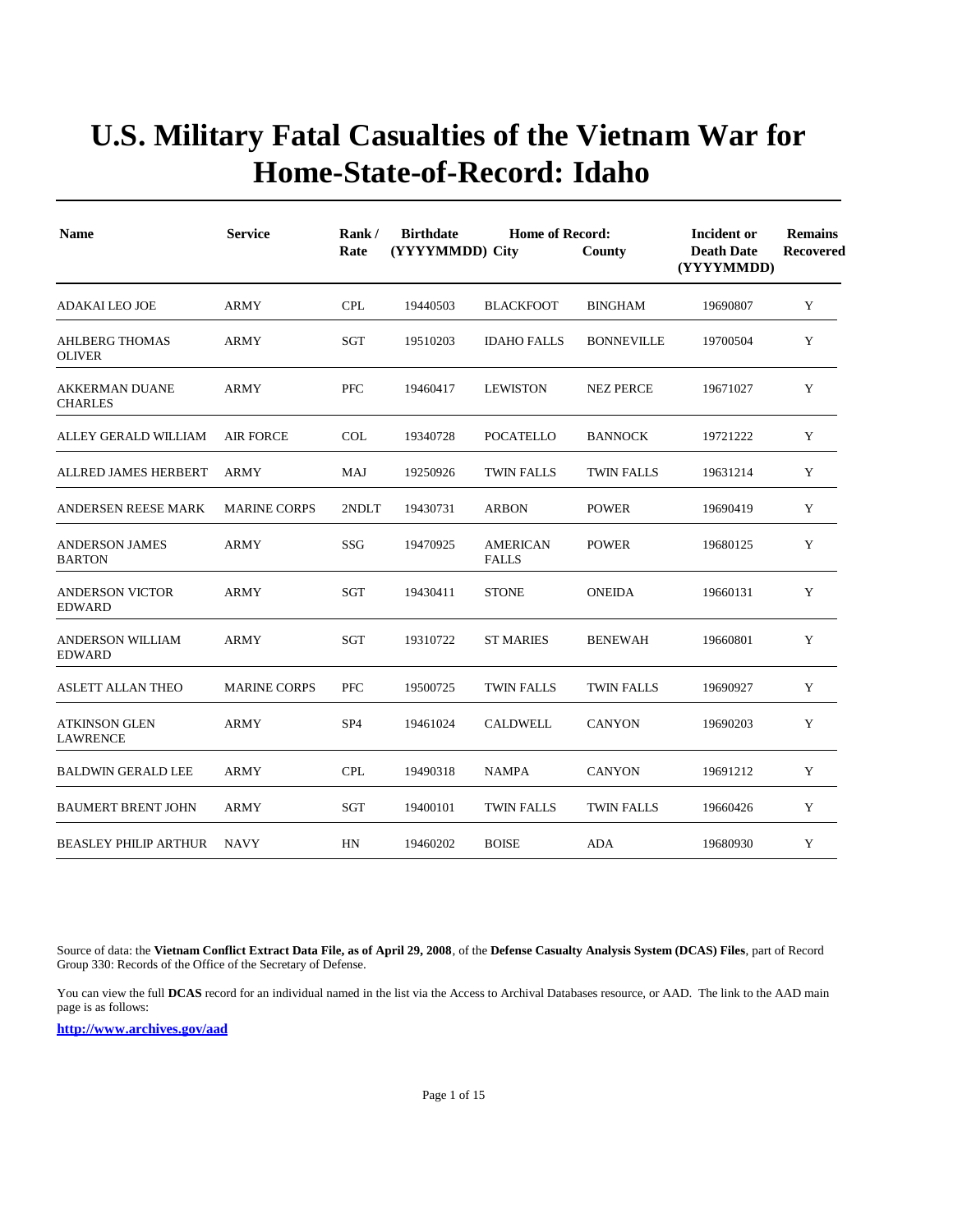| <b>Name</b>                                | <b>Service</b>      | Rank/<br>Rate   | <b>Birthdate</b><br><b>Home of Record:</b><br>(YYYYMMDD) City<br>County |                                |                   | Incident or<br><b>Death Date</b><br>(YYYYMMDD) | <b>Remains</b><br><b>Recovered</b> |
|--------------------------------------------|---------------------|-----------------|-------------------------------------------------------------------------|--------------------------------|-------------------|------------------------------------------------|------------------------------------|
| <b>BEASLEY WILLIAM</b><br><b>RONALD</b>    | <b>ARMY</b>         | 1LT             | 19420116                                                                | <b>BOISE</b>                   | <b>ADA</b>        | 19660925                                       | Y                                  |
| <b>BEE ROSS MICHAEL</b>                    | <b>ARMY</b>         | SP <sub>5</sub> | 19460624                                                                | <b>GEORGETOWN</b>              | <b>BEAR LAKE</b>  | 19670119                                       | Y                                  |
| <b>BELLAMY ANTHONY</b><br><b>RODNEY</b>    | ARMY                | MAJ             | 19400130                                                                | <b>BOISE</b>                   | ADA               | 19680505                                       | Y                                  |
| <b>BENNETT BRUCE ROLLA</b>                 | <b>MARINE CORPS</b> | <b>PFC</b>      | 19470129                                                                | <b>BOISE</b>                   | <b>ADA</b>        | 19660905                                       | Y                                  |
| <b>BENTON JOHNNY</b><br>WILLIAM            | <b>ARMY</b>         | 1LT             | 19470514                                                                | <b>JEROME</b>                  | <b>JEROME</b>     | 19681125                                       | Y                                  |
| <b>BITTON GARY W</b>                       | <b>AIR FORCE</b>    | <b>CAPT</b>     | 19360728                                                                | <b>BLACKFOOT</b>               | <b>BINGHAM</b>    | 19631206                                       | Y                                  |
| <b>BLENKINSOP WILLIAM</b><br><b>DARWIN</b> | <b>ARMY</b>         | <b>CPL</b>      | 19510626                                                                | <b>COEUR</b><br><b>D'ALENE</b> | <b>KOOTENAI</b>   | 19700829                                       | Y                                  |
| <b>BODAHL JON KEITH</b>                    | <b>AIR FORCE</b>    | <b>MAJ</b>      | 19371218                                                                | <b>BOISE</b>                   | <b>ADA</b>        | 19691112                                       | $\mathbf N$                        |
| <b>BOGGESS EDWARD JAMES ARMY</b>           |                     | <b>SGT</b>      | 19460629                                                                | <b>LEWISTON</b>                | <b>NEZ PERCE</b>  | 19681229                                       | Y                                  |
| <b>BOHLSCHEID CURTIS</b><br><b>RICHARD</b> | <b>MARINE CORPS</b> | <b>CAPT</b>     | 19361209                                                                | <b>POCATELLO</b>               | <b>BANNOCK</b>    | 19670611                                       | ${\bf N}$                          |
| <b>BOICOURT JESS BURTON</b><br>JR          | <b>MARINE CORPS</b> | <b>CPL</b>      | 19451023                                                                | <b>NAMPA</b>                   | <b>CANYON</b>     | 19680311                                       | Y                                  |
| <b>BOUSHELE GARY RAY</b>                   | <b>ARMY</b>         | SP <sub>4</sub> | 19470916                                                                | <b>HAILEY</b>                  | <b>BLAINE</b>     | 19691027                                       | Y                                  |
| <b>BOWLES BRUCE</b><br><b>GREGORY</b>      | <b>ARMY</b>         | <b>CPT</b>      | 19410702                                                                | <b>BOISE</b>                   | <b>ADA</b>        | 19690115                                       | Y                                  |
| <b>BOYLE JOHN ALEX</b>                     | <b>ARMY</b>         | <b>CPL</b>      | 19500215                                                                | <b>IDAHO FALLS</b>             | <b>BONNEVILLE</b> | 19690126                                       | Y                                  |

Source of data: the **Vietnam Conflict Extract Data File, as of April 29, 2008**, of the **Defense Casualty Analysis System (DCAS) Files**, part of Record Group 330: Records of the Office of the Secretary of Defense.

You can view the full **DCAS** record for an individual named in the list via the Access to Archival Databases resource, or AAD. The link to the AAD main page is as follows: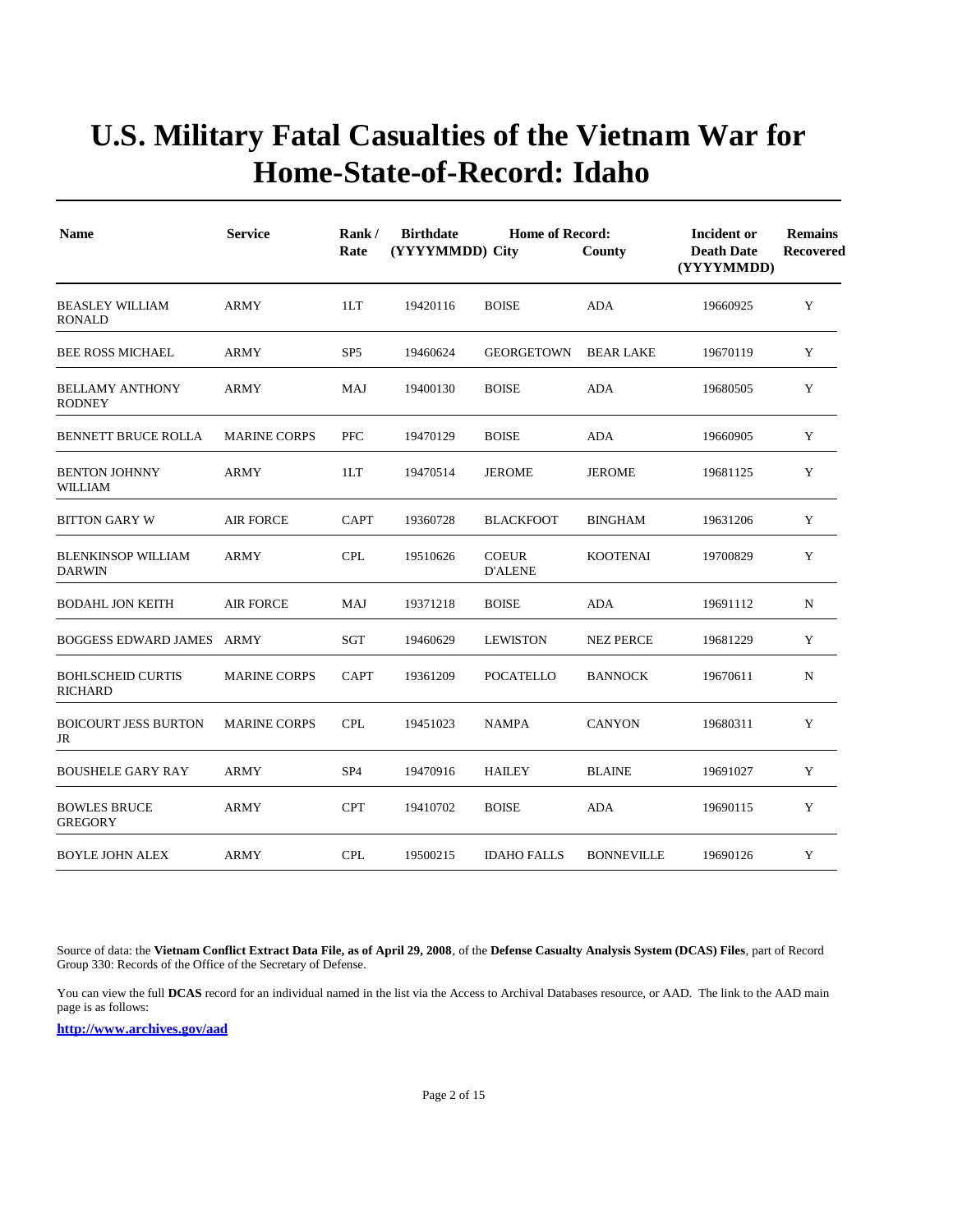| <b>Name</b>                              | <b>Service</b>   | Rank/<br>Rate   | <b>Birthdate</b><br><b>Home of Record:</b><br>(YYYYMMDD) City<br>County |                        |                   | Incident or<br><b>Death Date</b><br>(YYYYMMDD) | <b>Remains</b><br><b>Recovered</b> |
|------------------------------------------|------------------|-----------------|-------------------------------------------------------------------------|------------------------|-------------------|------------------------------------------------|------------------------------------|
| <b>BRAUBURGER EVERETT</b><br>W           | <b>ARMY</b>      | <b>CPL</b>      | 19490122                                                                | <b>SODA SPRINGS</b>    | <b>CARIBOU</b>    | 19690724                                       | Y                                  |
| <b>BRENN HARRY MILTON</b>                | <b>AIR FORCE</b> | MAJ             | 19330428                                                                | <b>MOSCOW</b>          | LATAH             | 19670413                                       | Y                                  |
| <b>BROENNEKE LEONARD</b><br>LEE          | <b>ARMY</b>      | SGT             | 19500621                                                                | <b>MOSCOW</b>          | <b>LATAH</b>      | 19710614                                       | Y                                  |
| <b>BRONSON RANDY K</b>                   | <b>ARMY</b>      | SP <sub>4</sub> | 19490106                                                                | <b>MERIDIAN</b>        | <b>ADA</b>        | 19690513                                       | Y                                  |
| <b>BROWN ARLO FRANK</b>                  | <b>ARMY</b>      | SP <sub>4</sub> | 19440513                                                                | <b>IDAHO FALLS</b>     | <b>BONNEVILLE</b> | 19670114                                       | Y                                  |
| <b>BRUMET ROBERT</b><br><b>NEWTON</b>    | <b>AIR FORCE</b> | <b>CAPT</b>     | 19271022                                                                | <b>NEW</b><br>PLYMOUTH | <b>PAYETTE</b>    | 19640409                                       | Y                                  |
| CARLSON RICHARD BUCK ARMY                |                  | SGT             | 19440222                                                                | <b>TWIN FALLS</b>      | <b>TWIN FALLS</b> | 19661104                                       | Y                                  |
| <b>CARRICO CLYDE ROBERT</b>              | <b>ARMY</b>      | SGT             | 19480815                                                                | <b>OROFINO</b>         | <b>CLEARWATER</b> | 19691219                                       | Y                                  |
| <b>CARSON CHAD LEONARD</b>               | <b>ARMY</b>      | <b>SGT</b>      | 19491214                                                                | <b>BOISE</b>           | <b>ADA</b>        | 19691210                                       | Y                                  |
| <b>CHAMBERS ROBERT</b><br><b>STANLEY</b> | ARMY             | <b>PFC</b>      | 19480324                                                                | <b>POTLATCH</b>        | LATAH             | 19671124                                       | Y                                  |
| <b>CHAPMAN JOHNNY</b><br>HOWARD          | <b>ARMY</b>      | <b>CPL</b>      | 19520215                                                                | <b>BOISE</b>           | <b>ADA</b>        | 19710820                                       | Y                                  |
| <b>CHATTERTON DAVID</b><br><b>ROGER</b>  | <b>NAVY</b>      | PO <sub>2</sub> | 19380329                                                                | <b>TWIN FALLS</b>      | <b>TWIN FALLS</b> | 19670718                                       | Y                                  |
| <b>CINKOSKY DAVID</b><br><b>EDWARD</b>   | ARMY             | <b>CPT</b>      | 19450909                                                                | POST FALLS             | <b>KOOTENAI</b>   | 19710805                                       | Y                                  |
| <b>CLARK CONN KAY</b>                    | <b>ARMY</b>      | SGT             | 19461218                                                                | <b>RIGBY</b>           | <b>JEFFERSON</b>  | 19690731                                       | Y                                  |

Source of data: the **Vietnam Conflict Extract Data File, as of April 29, 2008**, of the **Defense Casualty Analysis System (DCAS) Files**, part of Record Group 330: Records of the Office of the Secretary of Defense.

You can view the full **DCAS** record for an individual named in the list via the Access to Archival Databases resource, or AAD. The link to the AAD main page is as follows: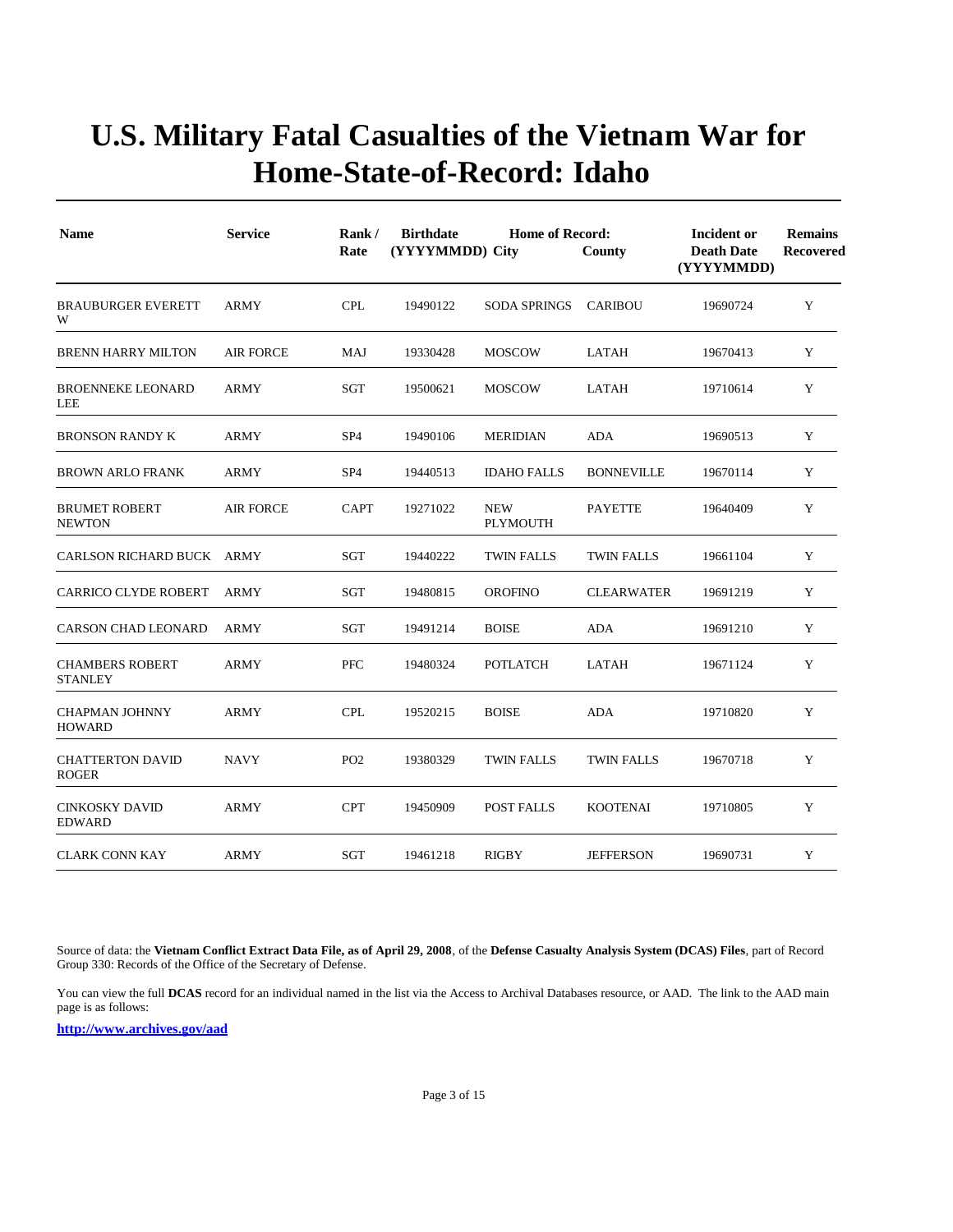| <b>Name</b>                              | <b>Service</b>      | Rank/<br>Rate   | <b>Birthdate</b><br>(YYYYMMDD) City | Incident or<br><b>Death Date</b><br>(YYYYMMDD) | <b>Remains</b><br>Recovered |          |   |
|------------------------------------------|---------------------|-----------------|-------------------------------------|------------------------------------------------|-----------------------------|----------|---|
| <b>CLARK GRANT LEROY</b>                 | <b>MARINE CORPS</b> | <b>CPL</b>      | 19450921                            | <b>POCATELLO</b>                               | <b>BANNOCK</b>              | 19651030 | Y |
| <b>CLAYBAUGH JAMES</b><br><b>BRADLEY</b> | <b>ARMY</b>         | 1LT             | 19431120                            | <b>CALDWELL</b>                                | <b>CANYON</b>               | 19690329 | Y |
| <b>COATS LARRY DALE</b>                  | <b>MARINE CORPS</b> | <b>LCPL</b>     | 19480801                            | <b>TWIN FALLS</b>                              | <b>TWIN FALLS</b>           | 19680903 | Y |
| <b>COBURN CLYDE RALPH</b>                | ARMY                | <b>CPL</b>      | 19470710                            | <b>PRESTON</b>                                 | <b>FRANKLIN</b>             | 19671209 | Y |
| <b>CORDON RALPH BRENT</b>                | ARMY                | <b>CPT</b>      | 19420927                            | <b>IDAHO FALLS</b>                             | <b>BONNEVILLE</b>           | 19710502 | Y |
| <b>CREASON JESS WILLIAM</b><br>JR        | <b>ARMY</b>         | SP <sub>4</sub> | 19470723                            | <b>CASCADE</b>                                 | <b>VALLEY</b>               | 19680426 | Y |
| <b>CROUSON MICHAEL LEE</b>               | <b>MARINE CORPS</b> | PFC             | 19441206                            | <b>POCATELLO</b>                               | <b>BANNOCK</b>              | 19661210 | Y |
| <b>CROW CLYDE ARTHUR</b>                 | <b>AIR FORCE</b>    | <b>SSGT</b>     | 19400623                            | $\operatorname{BOISE}$                         | ADA                         | 19660519 | Y |
| <b>CURTIS DAVID LEE</b>                  | <b>ARMY</b>         | SP <sub>4</sub> | 19510615                            | <b>WEIPPE</b>                                  | <b>CLEARWATER</b>           | 19710617 | Y |
| <b>CURTIS JAMES MARVIN</b>               | <b>NAVY</b>         | PO <sub>1</sub> | 19350321                            | <b>HAGERMAN</b>                                | <b>GOODING</b>              | 19681115 | Y |
| <b>DAMIANO LE ROY</b><br><b>EDWARD</b>   | <b>ARMY</b>         | SP <sub>4</sub> | 19470930                            | <b>HARRISON</b>                                | <b>KOOTENAI</b>             | 19680212 | Y |
| DEFILIPPIS LARRY DALE                    | <b>MARINE CORPS</b> | <b>LCPL</b>     | 19460803                            | <b>IDAHO FALLS</b>                             | <b>BONNEVILLE</b>           | 19661112 | Y |
| DEFORD ELMO LEE                          | ARMY                | <b>PFC</b>      | 19470601                            | <b>HANSEN</b>                                  | TWIN FALLS                  | 19660502 | Y |
| <b>DENNIS RICHARD LESTER</b>             | <b>ARMY</b>         | <b>SFC</b>      | 19290403                            | SMELTERVILLE SHOSHONE                          |                             | 19671208 | Y |
| <b>DODSON JACK LEROY</b>                 | <b>ARMY</b>         | 1LT             | 19380214                            | <b>KIMBERLY</b>                                | <b>TWIN FALLS</b>           | 19670526 | Y |
| <b>DROWN LYLE EUGENE</b>                 | <b>ARMY</b>         | SP <sub>5</sub> | 19471021                            | <b>KIMBERLY</b>                                | <b>TWIN FALLS</b>           | 19690415 | Y |

Source of data: the **Vietnam Conflict Extract Data File, as of April 29, 2008**, of the **Defense Casualty Analysis System (DCAS) Files**, part of Record Group 330: Records of the Office of the Secretary of Defense.

You can view the full **DCAS** record for an individual named in the list via the Access to Archival Databases resource, or AAD. The link to the AAD main page is as follows: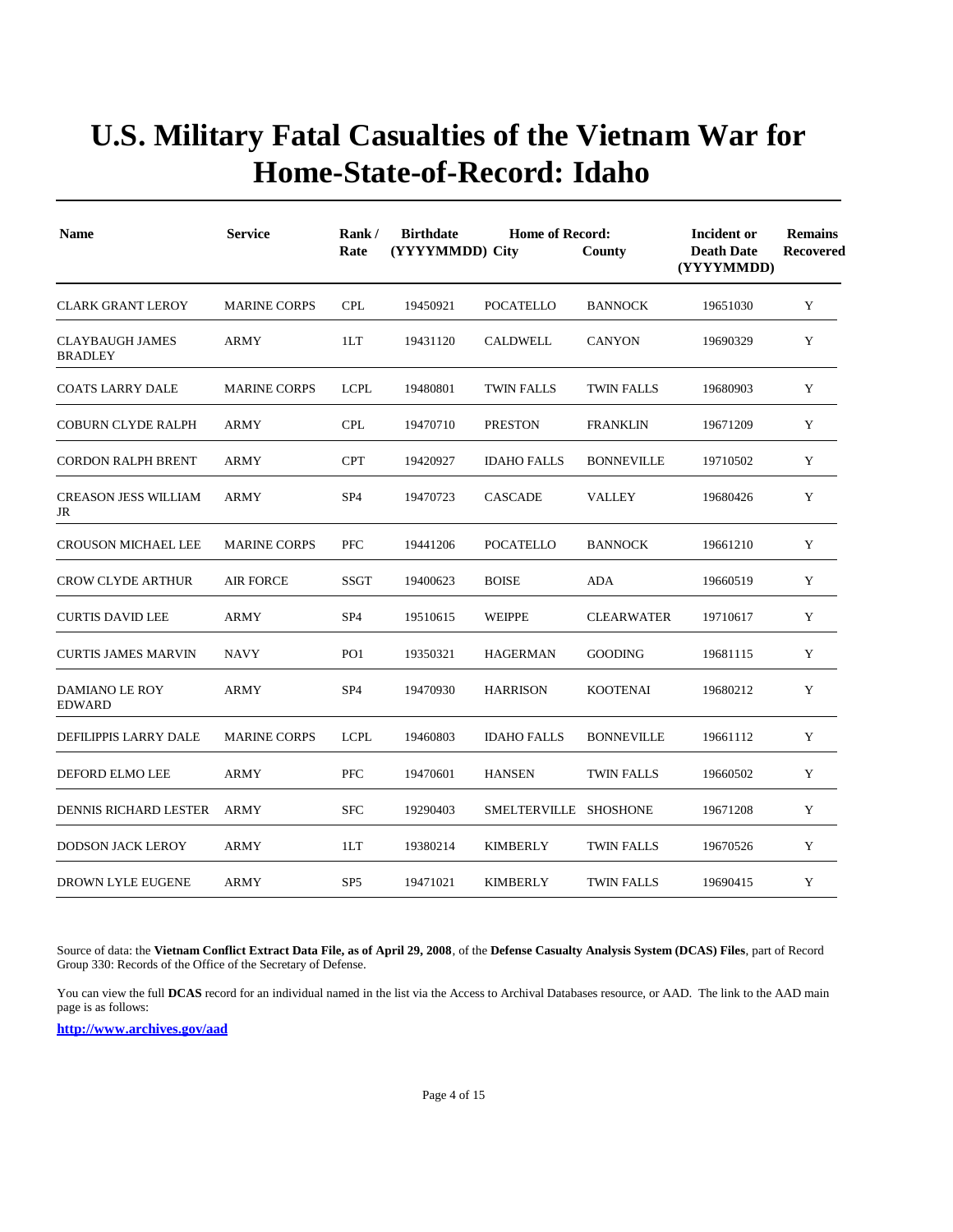| <b>Name</b>                              | <b>Service</b>      | Rank/<br>Rate   | <b>Birthdate</b><br>(YYYYMMDD) City | <b>Home of Record:</b>         | County            | Incident or<br><b>Death Date</b><br>(YYYYMMDD) | <b>Remains</b><br><b>Recovered</b> |
|------------------------------------------|---------------------|-----------------|-------------------------------------|--------------------------------|-------------------|------------------------------------------------|------------------------------------|
| <b>EARP MICHAEL LEE</b>                  | <b>ARMY</b>         | SP <sub>4</sub> | 19480122                            | <b>GRANGEVILLE</b>             | <b>IDAHO</b>      | 19690618                                       | Y                                  |
| <b>ELDRIDGE DONALD LEE</b>               | <b>ARMY</b>         | <b>PFC</b>      | 19470820                            | <b>EMMETT</b>                  | <b>GEM</b>        | 19680927                                       | Y                                  |
| <b>EMERY LOUIS CRAIG</b>                 | <b>ARMY</b>         | <b>SGT</b>      | 19500927                            | <b>PARMA</b>                   | <b>CANYON</b>     | 19700316                                       | Y                                  |
| <b>ENDICOTT FRANKLIN</b><br><b>DAVID</b> | <b>MARINE CORPS</b> | <b>PFC</b>      | 19461128                            | <b>BOISE</b>                   | <b>ADA</b>        | 19670904                                       | Y                                  |
| <b>ENGLAND STEVEN GLENN</b>              | ARMY                | <b>SGT</b>      | 19510705                            | <b>POCATELLO</b>               | <b>BANNOCK</b>    | 19710215                                       | Y                                  |
| <b>ESTES JERRY DUANE</b>                 | <b>MARINE CORPS</b> | <b>LCPL</b>     | 19450118                            | <b>BOISE</b>                   | <b>ADA</b>        | 19660206                                       | Y                                  |
| <b>EVANS GARY GENE</b>                   | <b>ARMY</b>         | SP <sub>4</sub> | 19461222                            | <b>HEYBURN</b>                 | <b>MINIDOKA</b>   | 19680613                                       | Y                                  |
| <b>FAIRCHILD DAVID ACEL</b>              | <b>ARMY</b>         | <b>PFC</b>      | 19450524                            | <b>BUHL</b>                    | <b>TWIN FALLS</b> | 19660202                                       | Y                                  |
| <b>FINLEY RAYMOND</b><br><b>PATRICK</b>  | <b>MARINE CORPS</b> | <b>PFC</b>      | 19470915                            | <b>ST MARIES</b>               | <b>BENEWAH</b>    | 19671001                                       | Y                                  |
| <b>FLINT WINFIELD SCOTT</b>              | <b>MARINE CORPS</b> | <b>LCPL</b>     | 19480418                            | <b>PAYETTE</b>                 | <b>PAYETTE</b>    | 19670514                                       | Y                                  |
| <b>FLORES FRANCISCO JOHN</b>             | <b>MARINE CORPS</b> | <b>CPL</b>      | 19450912                            | PARMA                          | <b>CANYON</b>     | 19670521                                       | Y                                  |
| <b>FOREMAN THOMAS</b><br><b>ALLEN</b>    | <b>ARMY</b>         | <b>CPL</b>      | 19480325                            | CALDWELL                       | <b>CANYON</b>     | 19690120                                       | Y                                  |
| <b>FOSTER GARY JACK</b>                  | <b>MARINE CORPS</b> | <b>CPL</b>      | 19450414                            | <b>BOISE</b>                   | <b>ADA</b>        | 19660604                                       | Y                                  |
| <b>FRAZIER GARY VIRGIL</b>               | <b>ARMY</b>         | <b>PFC</b>      | 19471110                            | <b>POCATELLO</b>               | <b>BANNOCK</b>    | 19680302                                       | Y                                  |
| <b>FUNKE THOMAS GEORGE</b>               | <b>NAVY</b>         | PO <sub>2</sub> | 19430329                            | <b>COEUR</b><br><b>D'ALENE</b> | <b>KOOTENAI</b>   | 19681101                                       | Y                                  |

Source of data: the **Vietnam Conflict Extract Data File, as of April 29, 2008**, of the **Defense Casualty Analysis System (DCAS) Files**, part of Record Group 330: Records of the Office of the Secretary of Defense.

You can view the full **DCAS** record for an individual named in the list via the Access to Archival Databases resource, or AAD. The link to the AAD main page is as follows: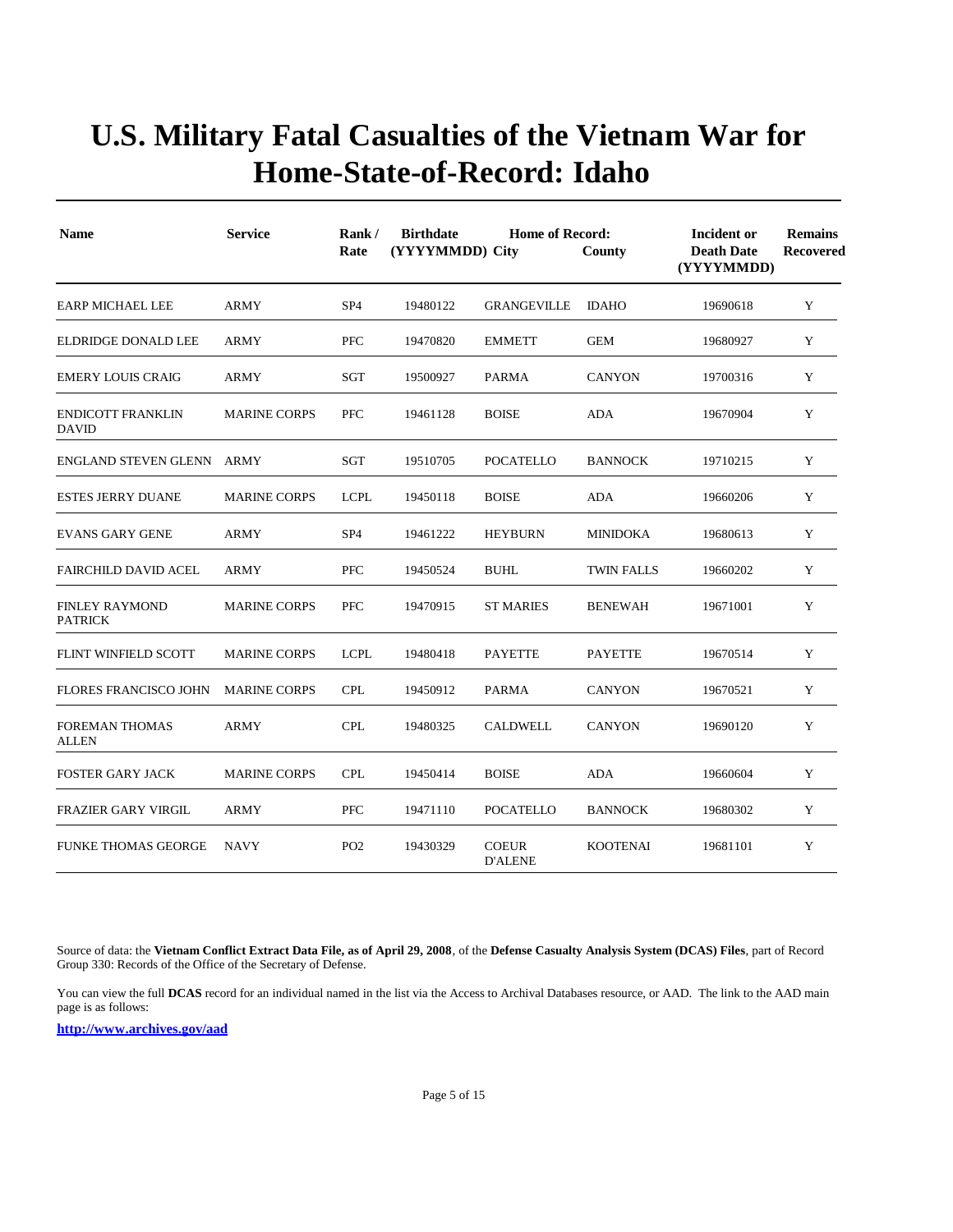| <b>Name</b>                              | <b>Service</b>      | Rank/<br>Rate   | <b>Birthdate</b><br>(YYYYMMDD) City | <b>Incident or</b><br><b>Death Date</b><br>(YYYYMMDD) | <b>Remains</b><br>Recovered |          |   |
|------------------------------------------|---------------------|-----------------|-------------------------------------|-------------------------------------------------------|-----------------------------|----------|---|
| <b>GABRIEL GARRY LEE</b>                 | <b>MARINE CORPS</b> | PFC             | 19490303                            | <b>BOISE</b>                                          | ADA                         | 19671227 | Y |
| <b>GARCIA ALBARO</b><br><b>QUEZADA</b>   | <b>ARMY</b>         | SP <sub>4</sub> | 19490219                            | <b>NAMPA</b>                                          | <b>CANYON</b>               | 19700624 | Y |
| <b>GOLDEN MERVIN DENNIS</b>              | ARMY                | SSG             | 19440912                            | <b>MCCALL</b>                                         | <b>VALLEY</b>               | 19680609 | Y |
| <b>GOODSELL BRUCE LYNN</b>               | ARMY                | SSG             | 19450515                            | <b>THATCHER</b>                                       | FRANKLIN                    | 19710106 | Y |
| <b>GORDON ROBERT JERRY</b>               | <b>MARINE CORPS</b> | <b>PFC</b>      | 19490725                            | <b>HAYDEN LAKE</b>                                    | <b>KOOTENAI</b>             | 19690415 | Y |
| <b>GORTON RALPH SHOUP III</b>            | <b>MARINE CORPS</b> | 2NDLT           | 19421126                            | <b>BOISE</b>                                          | ADA                         | 19680527 | Y |
| <b>GREEN MICHAEL FRANK</b>               | <b>ARMY</b>         | SP <sub>4</sub> | 19470123                            | <b>POCATELLO</b>                                      | <b>BANNOCK</b>              | 19680310 | Y |
| <b>GREEN ROBERT CARRELL</b>              | ARMY                | <b>CPT</b>      | 19431010                            | <b>DONNELLY</b>                                       | <b>VALLEY</b>               | 19710317 | Y |
| <b>GREENHALGH LARRY</b><br><b>DEE</b>    | <b>ARMY</b>         | <b>PFC</b>      | 19440913                            | <b>ST ANTHONY</b>                                     | <b>FREMONT</b>              | 19690317 | Y |
| <b>GREGORY CHARLES</b><br><b>CLARK</b>   | <b>NAVY</b>         | PO <sub>3</sub> | 19470820                            | <b>MONTPELIER</b>                                     | <b>BEAR LAKE</b>            | 19670729 | Y |
| <b>GRIFFIN WILLIAM JAMES</b>             | AIR FORCE           | MAJ             | 19341218                            | <b>HOMEDALE</b>                                       | <b>OWYHEE</b>               | 19690314 | Y |
| <b>HAILE DONALD JACK</b>                 | <b>ARMY</b>         | <b>SSG</b>      | 19381012                            | <b>CALDWELL</b>                                       | <b>CANYON</b>               | 19680209 | Y |
| HANSEN CRAIG HAYES                       | <b>ARMY</b>         | <b>PFC</b>      | 19440808                            | <b>SODA SPRINGS</b>                                   | <b>CARIBOU</b>              | 19690620 | Y |
| <b>HANSEN ROBERT</b><br><b>WARREN</b>    | <b>MARINE CORPS</b> | <b>LCPL</b>     | 19470115                            | <b>NAPLES</b>                                         | <b>BOUNDARY</b>             | 19690510 | Y |
| <b>HARSHBARGER ERIC</b><br><b>THOMAS</b> | <b>ARMY</b>         | SP <sub>4</sub> | 19491113                            | <b>FILER</b>                                          | <b>TWIN FALLS</b>           | 19691101 | Y |

Source of data: the **Vietnam Conflict Extract Data File, as of April 29, 2008**, of the **Defense Casualty Analysis System (DCAS) Files**, part of Record Group 330: Records of the Office of the Secretary of Defense.

You can view the full **DCAS** record for an individual named in the list via the Access to Archival Databases resource, or AAD. The link to the AAD main page is as follows: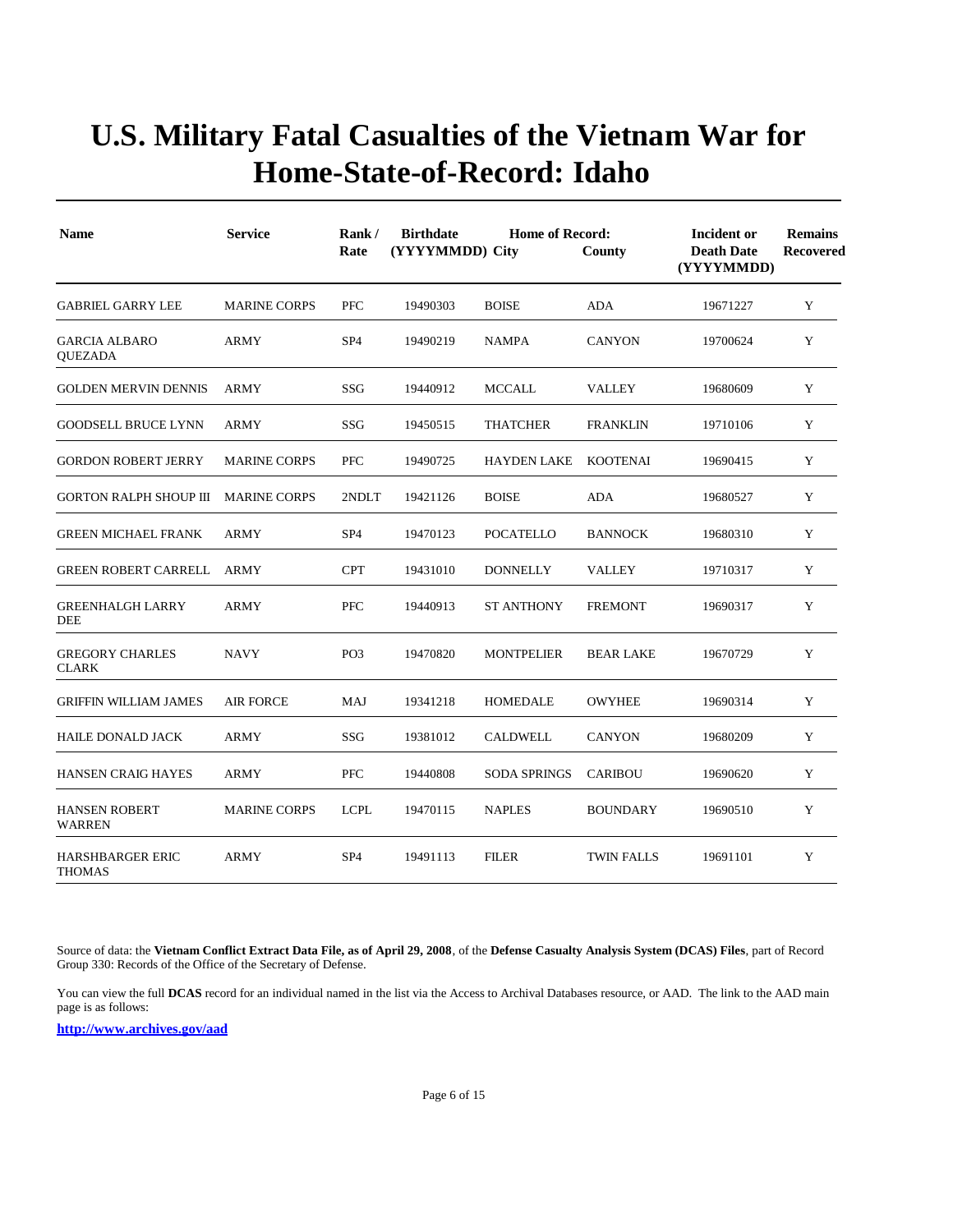| <b>Name</b>                                | <b>Service</b>      | Rank/<br>Rate   | <b>Birthdate</b><br>(YYYYMMDD) City | <b>Home of Record:</b> | County            | Incident or<br><b>Death Date</b><br>(YYYYMMDD) | <b>Remains</b><br><b>Recovered</b> |
|--------------------------------------------|---------------------|-----------------|-------------------------------------|------------------------|-------------------|------------------------------------------------|------------------------------------|
| <b>HENDRICKSON LONNIE</b><br><b>HILTON</b> | <b>ARMY</b>         | SP <sub>4</sub> | 19480416                            | <b>OROFINO</b>         | <b>CLEARWATER</b> | 19690403                                       | Y                                  |
| <b>HEPBURN WILLIAM</b><br><b>BARTON</b>    | <b>MARINE CORPS</b> | <b>LCPL</b>     | 19471227                            | <b>LEWISTON</b>        | <b>NEZ PERCE</b>  | 19660823                                       | Y                                  |
| <b>HERBERT DAVID EDWIN</b>                 | <b>ARMY</b>         | <b>CPL</b>      | 19400516                            | <b>RUPERT</b>          | <b>MINIDOKA</b>   | 19660702                                       | Y                                  |
| <b>HIRSCHI CRAIG W</b>                     | <b>MARINE CORPS</b> | <b>PFC</b>      | 19490729                            | <b>REXBURG</b>         | <b>MADISON</b>    | 19700915                                       | Y                                  |
| <b>HODGES TEDDY MERLIN</b><br>JR           | <b>MARINE CORPS</b> | <b>PFC</b>      | 19450319                            | <b>MALTA</b>           | <b>CASSIA</b>     | 19690606                                       | Y                                  |
| <b>HOLLINGER GREGG</b><br><b>NEYMAN</b>    | <b>ARMY</b>         | <b>CPT</b>      | 19420509                            | <b>PAUL</b>            | <b>MINIDOKA</b>   | 19711214                                       | $\mathbf N$                        |
| HOLLINGSWORTH HAL T                        | <b>NAVY</b>         | <b>ENS</b>      | 19420629                            | <b>GRACE</b>           | <b>CARIBOU</b>    | 19660116                                       | N                                  |
| <b>HOSKINS SHELDON DALE</b>                | <b>MARINE CORPS</b> | <b>CPL</b>      | 19480516                            | <b>BLACKFOOT</b>       | <b>BINGHAM</b>    | 19681007                                       | Y                                  |
| HUNT WILLIAM BALT                          | <b>ARMY</b>         | MSG             | 19350731                            | <b>SANDPOINT</b>       | <b>BONNER</b>     | 19661104                                       | N                                  |
| <b>HURIANEK JERRY</b><br><b>ANTONE</b>     | <b>MARINE CORPS</b> | <b>PFC</b>      | 19470624                            | <b>MIDDLETON</b>       | <b>CANYON</b>     | 19690627                                       | Y                                  |
| <b>HURST JOHN ALLEN</b>                    | <b>ARMY</b>         | SP <sub>4</sub> | 19491031                            | <b>DUBOIS</b>          | <b>CLARK</b>      | 19700107                                       | Y                                  |
| <b>HUSTON TERRY FLOYD</b>                  | ARMY                | PFC             | 19470102                            | <b>CALDWELL</b>        | <b>CANYON</b>     | 19660607                                       | Y                                  |
| <b>IRELAND ELMER GLENN</b>                 | ARMY                | PFC             | 19480629                            | <b>STAR</b>            | <b>ADA</b>        | 19690701                                       | Y                                  |
| <b>JENSEN LLOYD BRUCE</b>                  | ARMY                | SP <sub>4</sub> | 19430314                            | <b>BOISE</b>           | <b>ADA</b>        | 19661212                                       | Y                                  |
| <b>JONES BRENT R</b>                       | <b>ARMY</b>         | <b>CPL</b>      | 19470625                            | <b>FIRTH</b>           | <b>BINGHAM</b>    | 19680521                                       | Y                                  |

Source of data: the **Vietnam Conflict Extract Data File, as of April 29, 2008**, of the **Defense Casualty Analysis System (DCAS) Files**, part of Record Group 330: Records of the Office of the Secretary of Defense.

You can view the full **DCAS** record for an individual named in the list via the Access to Archival Databases resource, or AAD. The link to the AAD main page is as follows: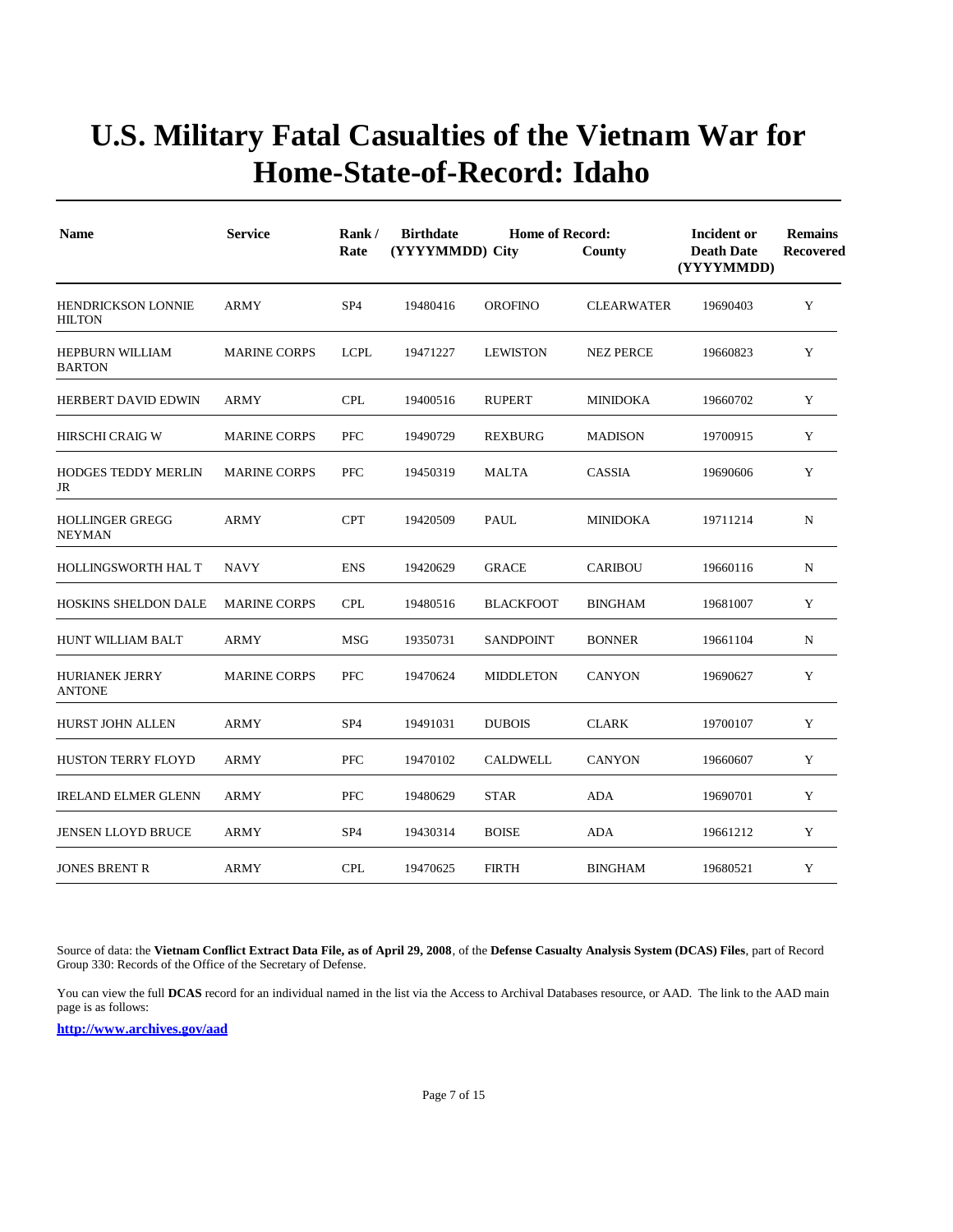| <b>Name</b>                               | <b>Service</b>      | Rank/<br>Rate   | <b>Birthdate</b><br>(YYYYMMDD) City | Incident or<br><b>Death Date</b><br>(YYYYMMDD) | <b>Remains</b><br>Recovered |          |   |
|-------------------------------------------|---------------------|-----------------|-------------------------------------|------------------------------------------------|-----------------------------|----------|---|
| <b>JONES DAVID SAMUEL</b>                 | <b>MARINE CORPS</b> | <b>LCPL</b>     | 19490829                            | <b>FERNWOOD</b>                                | <b>BENEWAH</b>              | 19700104 | Y |
| <b>JONES HOWARD LEMUEL</b><br>JR          | <b>MARINE CORPS</b> | <b>LCPL</b>     | 19480304                            | POST FALLS                                     | <b>KOOTENAI</b>             | 19680224 | Y |
| <b>KEARSLEY TOMMY L</b>                   | <b>ARMY</b>         | CW2             | 19470701                            | <b>BUHL</b>                                    | <b>TWIN FALLS</b>           | 19700504 | Y |
| KIMURA KAY KAZU                           | <b>MARINE CORPS</b> | 1STLT           | 19431101                            | <b>NAMPA</b>                                   | <b>CANYON</b>               | 19700307 | Y |
| <b>KOEFOD RODGER</b><br><b>MAGNUS</b>     | <b>ARMY</b>         | <b>CPL</b>      | 19480707                            | <b>MOSCOW</b>                                  | <b>LATAH</b>                | 19690427 | Y |
| <b>LAMB COLIN EDWARD</b>                  | ARMY                | 1LT             | 19420211                            | CALDWELL                                       | <b>CANYON</b>               | 19680703 | Y |
| <b>LARISON ROBERT</b><br><b>WILBUR</b>    | <b>ARMY</b>         | <b>CPL</b>      | 19481217                            | <b>POCATELLO</b>                               | <b>BANNOCK</b>              | 19671101 | Y |
| <b>LARSON DALE K</b>                      | <b>ARMY</b>         | <b>SGT</b>      | 19471024                            | <b>BURLEY</b>                                  | <b>CASSIA</b>               | 19681112 | Y |
| <b>LARSON JOHN GILBERT</b>                | <b>ARMY</b>         | <b>PFC</b>      | 19470912                            | <b>BLACKFOOT</b>                               | <b>BINGHAM</b>              | 19661230 | Y |
| <b>LEMMONS WILLIAM E</b>                  | <b>ARMY</b>         | MAJ             | 19420112                            | <b>POCATELLO</b>                               | <b>BANNOCK</b>              | 19670618 | N |
| <b>LISH GILBERT RAY</b>                   | <b>ARMY</b>         | SP <sub>4</sub> | 19471130                            | <b>BOISE</b>                                   | <b>ADA</b>                  | 19680201 | Y |
| <b>LISTER JAMES JOHN</b>                  | <b>ARMY</b>         | SP <sub>4</sub> | 19470513                            | <b>BURLEY</b>                                  | CASSIA                      | 19690321 | Y |
| <b>LOCKWOOD JAMES</b><br><b>ALTON</b>     | <b>ARMY</b>         | SP <sub>4</sub> | 19460525                            | <b>SANDPOINT</b>                               | <b>BONNER</b>               | 19660917 | Y |
| <b>LOHMAN HERMAN</b><br><b>AUGUSTA JR</b> | <b>MARINE CORPS</b> | <b>CPL</b>      | 19480124                            | <b>TWIN FALLS</b>                              | <b>TWIN FALLS</b>           | 19680406 | Y |
| <b>MACKAY NEILE COOPER</b>                | <b>ARMY</b>         | <b>CPL</b>      | 19450417                            | <b>WEISER</b>                                  | <b>WASHINGTON</b>           | 19700110 | Y |

Source of data: the **Vietnam Conflict Extract Data File, as of April 29, 2008**, of the **Defense Casualty Analysis System (DCAS) Files**, part of Record Group 330: Records of the Office of the Secretary of Defense.

You can view the full **DCAS** record for an individual named in the list via the Access to Archival Databases resource, or AAD. The link to the AAD main page is as follows: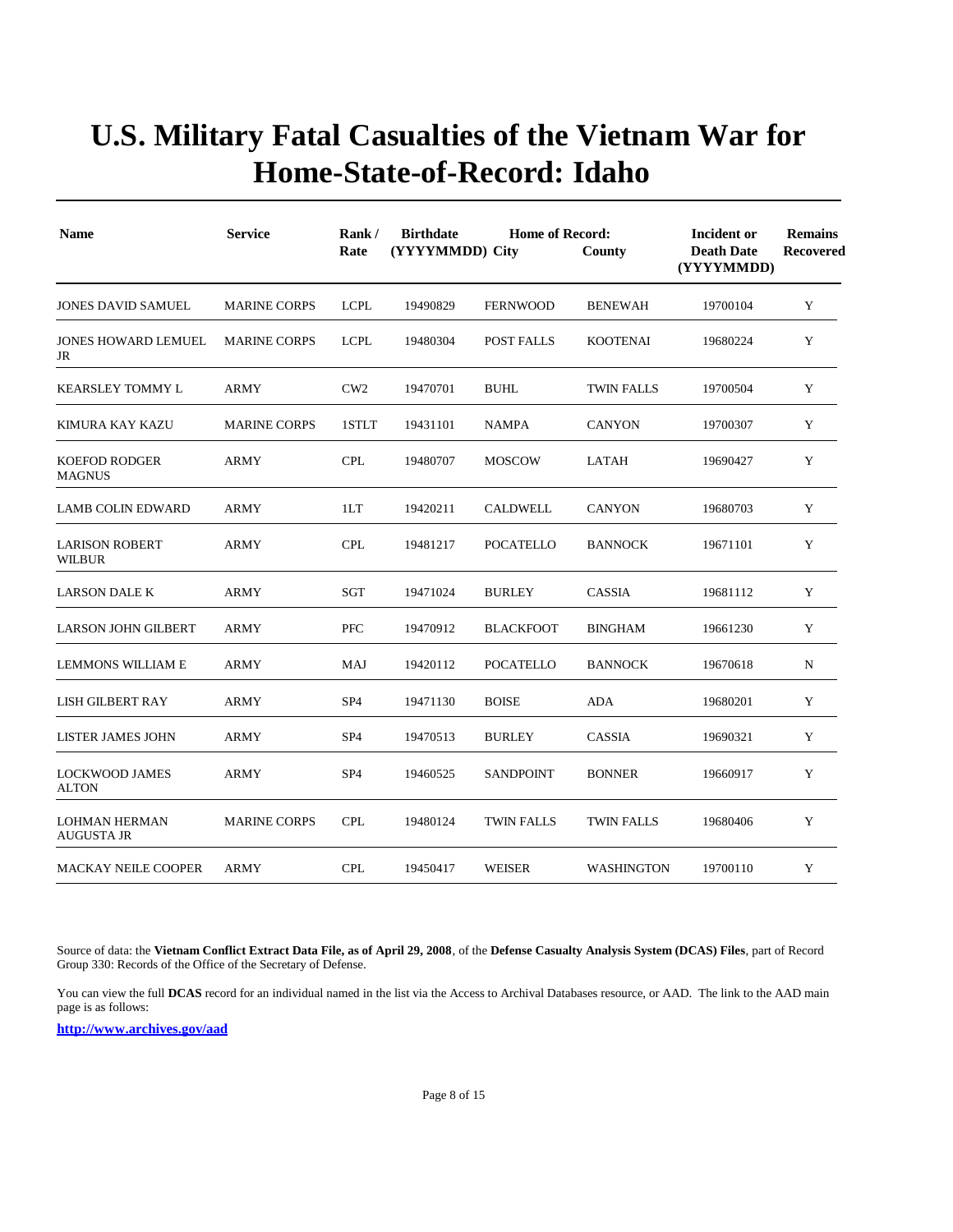| <b>Name</b>                             | <b>Service</b>      | Rank/<br>Rate   | <b>Birthdate</b><br>(YYYYMMDD) City | Incident or<br><b>Death Date</b><br>(YYYYMMDD) | <b>Remains</b><br>Recovered |          |   |
|-----------------------------------------|---------------------|-----------------|-------------------------------------|------------------------------------------------|-----------------------------|----------|---|
| MAGGARD DANNY JOE                       | <b>MARINE CORPS</b> | <b>LCPL</b>     | 19491214                            | PARMA                                          | <b>CANYON</b>               | 19690318 | Y |
| <b>MAPES EDDIE D</b>                    | <b>ARMY</b>         | SP <sub>4</sub> | 19510118                            | <b>KOOTENAI</b>                                | <b>BONNER</b>               | 19700712 | Y |
| <b>MARTIN CLAYTON</b><br><b>ARTHUR</b>  | <b>ARMY</b>         | SP <sub>4</sub> | 19440112                            | <b>IDAHO FALLS</b>                             | <b>BONNEVILLE</b>           | 19671016 | Y |
| MASSINE RICHARD PETER ARMY              |                     | PFC             | 19451121                            | <b>KELLOGG</b>                                 | <b>SHOSHONE</b>             | 19661120 | Y |
| <b>MAYER RODERICK LEWIS</b>             | NAVY                | <b>LCDR</b>     | 19390302                            | <b>LEWISTON</b>                                | <b>NEZ PERCE</b>            | 19651017 | N |
| <b>MCARTHUR STEVEN</b><br>MICHAEL       | ARMY                | SP <sub>4</sub> | 19490208                            | <b>COEUR</b><br><b>D'ALENE</b>                 | <b>KOOTENAI</b>             | 19680428 | Y |
| <b>MCCASLIN RAYMOND</b><br><b>LOUIS</b> | <b>MARINE CORPS</b> | SSGT            | 19370408                            | <b>BOISE</b>                                   | <b>ADA</b>                  | 19691226 | Y |
| MCDONALD STEVEN<br><b>JAMES</b>         | <b>ARMY</b>         | <b>PFC</b>      | 19510620                            | <b>KETCHUM</b>                                 | <b>BLAINE</b>               | 19711128 | Y |
| MCGINLEY DONALD<br><b>SMITH</b>         | ARMY                | <b>CPL</b>      | 19280331                            | <b>RUPERT</b>                                  | MINIDOKA                    | 19680729 | Y |
| <b>MCLAIN JAY DARWIN</b>                | <b>MARINE CORPS</b> | <b>LCPL</b>     | 19420207                            | <b>BANCROFT</b>                                | <b>CARIBOU</b>              | 19670528 | Y |
| MCMASTER MICHAEL LEE MARINE CORPS       |                     | <b>CPL</b>      | 19470224                            | <b>MOUNTAIN</b><br><b>HOME</b>                 | <b>ELMORE</b>               | 19690627 | Y |
| MCNAMAR JIM CARL                        | <b>NAVY</b>         | HN              | 19450916                            | <b>MOUNTAIN</b><br><b>HOME</b>                 | <b>ELMORE</b>               | 19680417 | Y |
| <b>MCNARY FRANKLIN</b><br><b>DELANO</b> | <b>NAVY</b>         | <b>SCPO</b>     | 19340224                            | <b>COEUR</b><br><b>D'ALENE</b>                 | <b>KOOTENAI</b>             | 19670613 | Y |
| MEECHAN RICHARD<br><b>JOSEPH</b>        | <b>AIR FORCE</b>    | <b>COL</b>      | 19280106                            | <b>PAYETTE</b>                                 | <b>PAYETTE</b>              | 19720615 | Y |

Source of data: the **Vietnam Conflict Extract Data File, as of April 29, 2008**, of the **Defense Casualty Analysis System (DCAS) Files**, part of Record Group 330: Records of the Office of the Secretary of Defense.

You can view the full **DCAS** record for an individual named in the list via the Access to Archival Databases resource, or AAD. The link to the AAD main page is as follows: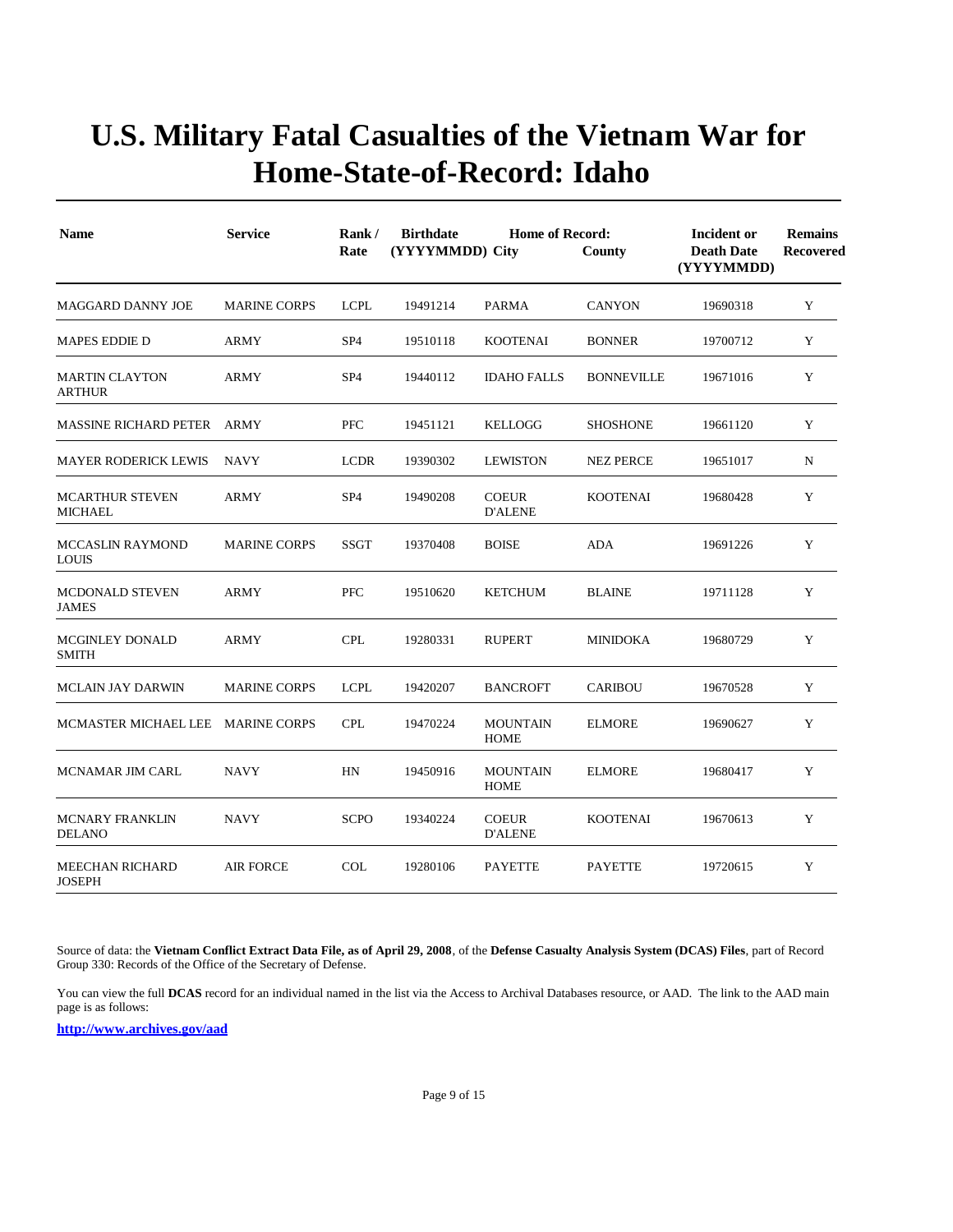| <b>Name</b>                             | <b>Service</b>      | Rank/<br>Rate   | <b>Birthdate</b><br>(YYYYMMDD) City | <b>Home of Record:</b>          | County            | Incident or<br><b>Death Date</b><br>(YYYYMMDD)<br>19700515 | <b>Remains</b><br><b>Recovered</b> |
|-----------------------------------------|---------------------|-----------------|-------------------------------------|---------------------------------|-------------------|------------------------------------------------------------|------------------------------------|
| <b>MERRELL STEVEN DEE</b>               | <b>MARINE CORPS</b> | <b>CPL</b>      | 19500128                            | <b>POCATELLO</b>                | <b>BANNOCK</b>    |                                                            | Y                                  |
| MILLSPAUGH CECIL RAY                    | <b>ARMY</b>         | SP <sub>4</sub> | 19441004                            | <b>DECLO</b>                    | CASSIA            | 19680326                                                   | Y                                  |
| <b>MITCHELL JOHN E S JR</b>             | <b>ARMY</b>         | SP <sub>4</sub> | 19510212                            | <b>AMERICAN</b><br><b>FALLS</b> | <b>POWER</b>      | 19700702                                                   | Y                                  |
| MITCHELL LONNIE RAY                     | <b>MARINE CORPS</b> | <b>PFC</b>      | 19471005                            | <b>KING HILL</b>                | <b>ELMORE</b>     | 19681206                                                   | Y                                  |
| <b>MOON DEAN LEROY</b>                  | <b>ARMY</b>         | SP <sub>4</sub> | 19470712                            | <b>STERLING</b>                 | <b>BINGHAM</b>    | 19690319                                                   | Y                                  |
| <b>MOORE DAN ROSS</b>                   | <b>MARINE CORPS</b> | <b>LCPL</b>     | 19480831                            | <b>IDAHO FALLS</b>              | <b>BONNEVILLE</b> | 19681017                                                   | Y                                  |
| <b>MORLEDGE WILLIAM</b><br>RALPH        | <b>ARMY</b>         | <b>PFC</b>      | 19480224                            | <b>EMMETT</b>                   | <b>GEM</b>        | 19680920                                                   | Y                                  |
| <b>MOTTISHAW RONALD</b><br><b>GRANT</b> | <b>ARMY</b>         | <b>SGT</b>      | 19451005                            | <b>POCATELLO</b>                | <b>BANNOCK</b>    | 19670216                                                   | Y                                  |
| <b>MOULTON LESTER NEAL</b>              | ARMY                | 1LT             | 19420513                            | <b>VICTOR</b>                   | <b>TETON</b>      | 19700525                                                   | Y                                  |
| NAILLON DANNY L                         | ARMY                | PFC             | 19461001                            | <b>PAYETTE</b>                  | PAYETTE           | 19660912                                                   | Y                                  |
| NAKAYAMA JIMMY D                        | <b>ARMY</b>         | PFC             | 19431119                            | <b>RIGBY</b>                    | <b>JEFFERSON</b>  | 19651117                                                   | Y                                  |
| <b>NELSON ROBERT</b><br>WILLIAM         | <b>ARMY</b>         | SP <sub>4</sub> | 19510215                            | <b>RIGBY</b>                    | <b>JEFFERSON</b>  | 19700929                                                   | Y                                  |
| NIPP STEVEN HAROLD                      | <b>MARINE CORPS</b> | <b>CPL</b>      | 19480806                            | POST FALLS                      | <b>KOOTENAI</b>   | 19690208                                                   | Y                                  |
| <b>OBRIEN MARK JAMES</b>                | <b>MARINE CORPS</b> | <b>PFC</b>      | 19470927                            | <b>TETONIA</b>                  | <b>TETON</b>      | 19681214                                                   | Y                                  |
| OLIVER TROY ROBERT JR                   | <b>MARINE CORPS</b> | <b>CAPT</b>     | 19361010                            | <b>BOISE</b>                    | <b>ADA</b>        | 19680519                                                   | Y                                  |

Source of data: the **Vietnam Conflict Extract Data File, as of April 29, 2008**, of the **Defense Casualty Analysis System (DCAS) Files**, part of Record Group 330: Records of the Office of the Secretary of Defense.

You can view the full **DCAS** record for an individual named in the list via the Access to Archival Databases resource, or AAD. The link to the AAD main page is as follows: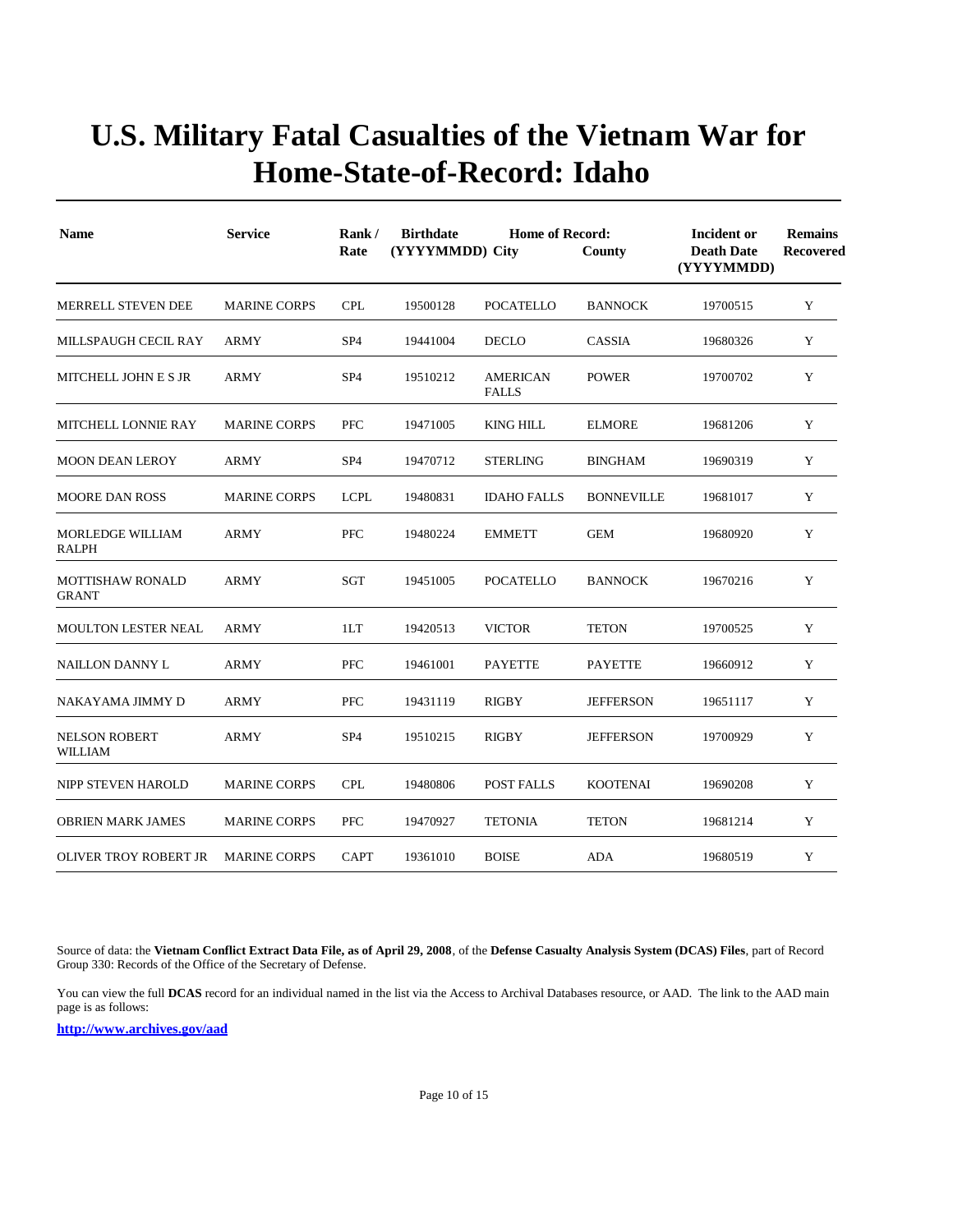| <b>Name</b>                            | <b>Service</b>      | Rank/<br>Rate   | <b>Birthdate</b><br><b>Home of Record:</b><br>(YYYYMMDD) City<br>County |                    |                   | Incident or<br><b>Death Date</b><br>(YYYYMMDD) | <b>Remains</b><br>Recovered |
|----------------------------------------|---------------------|-----------------|-------------------------------------------------------------------------|--------------------|-------------------|------------------------------------------------|-----------------------------|
| <b>OLSEN WILLIAM WHITBY</b>            | <b>ARMY</b>         | SGT             | 19470826                                                                | <b>POCATELLO</b>   | <b>BANNOCK</b>    | 19690523                                       | Y                           |
| <b>OLSON BENNETT</b><br><b>WALFRED</b> | <b>MARINE CORPS</b> | <b>SSGT</b>     | 19371003                                                                | <b>CALDWELL</b>    | <b>CANYON</b>     | 19680108                                       | Y                           |
| PAINTER MICHAEL<br><b>HARRIS</b>       | <b>COAST GUARD</b>  | PO <sub>1</sub> | 19430228                                                                | <b>MOSCOW</b>      | <b>LATAH</b>      | 19690808                                       | Y                           |
| PETERSEN WILLIAM<br><b>DONN</b>        | <b>ARMY</b>         | <b>PSG</b>      | 19360306                                                                | <b>BOISE</b>       | <b>ADA</b>        | 19671115                                       | Y                           |
| PETERSON BOBBY GENE                    | <b>ARMY</b>         | SP <sub>4</sub> | 19470723                                                                | <b>IDAHO FALLS</b> | <b>BONNEVILLE</b> | 19670727                                       | Y                           |
| PETERSON JON DALE                      | <b>ARMY</b>         | SGT             | 19470810                                                                | <b>SHELLEY</b>     | <b>BINGHAM</b>    | 19690401                                       | Y                           |
| PHELPS JESSE DONALD                    | ARMY                | CW2             | 19371001                                                                | <b>BOISE</b>       | <b>ADA</b>        | 19651228                                       | N                           |
| PHILLIPS SAMUEL C III                  | <b>ARMY</b>         | <b>SGT</b>      | 19430707                                                                | <b>HOMEDALE</b>    | <b>OWYHEE</b>     | 19671002                                       | Y                           |
| PIVA JAMES EDWARD                      | ARMY                | <b>CPL</b>      | 19480320                                                                | <b>CHALLIS</b>     | <b>CUSTER</b>     | 19700227                                       | Y                           |
| POLETTI MICHAEL LEE                    | <b>MARINE CORPS</b> | <b>LCPL</b>     | 19500212                                                                | <b>POCATELLO</b>   | <b>BANNOCK</b>    | 19680910                                       | Y                           |
| POWELL ROBERT ALLAN                    | <b>MARINE CORPS</b> | <b>PFC</b>      | 19480603                                                                | <b>BOISE</b>       | <b>ADA</b>        | 19660919                                       | Y                           |
| POWERS JOHN LYNN                       | <b>ARMY</b>         | SP <sub>4</sub> | 19491013                                                                | <b>MACKAY</b>      | <b>CUSTER</b>     | 19710215                                       | Y                           |
| PRIEST MICHAEL LLOYD                   | <b>ARMY</b>         | <b>PFC</b>      | 19470331                                                                | <b>IDAHO FALLS</b> | <b>BONNEVILLE</b> | 19670408                                       | Y                           |
| PROBART LEWIS DEVERN                   | ARMY                | <b>CPT</b>      | 19430327                                                                | <b>POCATELLO</b>   | <b>BANNOCK</b>    | 19690717                                       | Y                           |
| <b>PUGMIRE MAX WELKER</b>              | <b>ARMY</b>         | SP <sub>4</sub> | 19490410                                                                | <b>MONTPELIER</b>  | <b>BEAR LAKE</b>  | 19691024                                       | Y                           |

Source of data: the **Vietnam Conflict Extract Data File, as of April 29, 2008**, of the **Defense Casualty Analysis System (DCAS) Files**, part of Record Group 330: Records of the Office of the Secretary of Defense.

You can view the full **DCAS** record for an individual named in the list via the Access to Archival Databases resource, or AAD. The link to the AAD main page is as follows: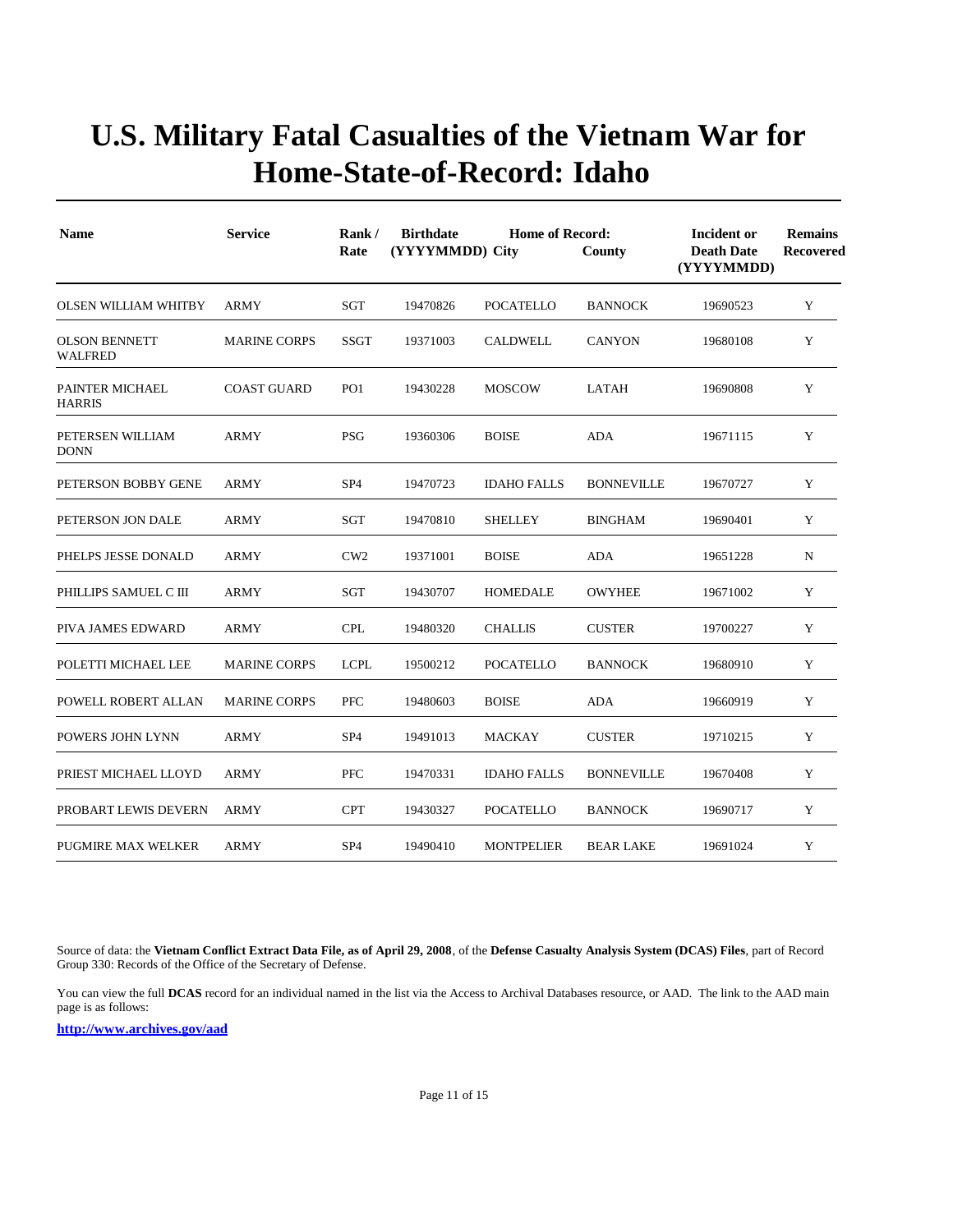| <b>Name</b>                              | <b>Service</b>      | Rank/<br>Rate   | <b>Birthdate</b><br>(YYYYMMDD) City | <b>Incident or</b><br><b>Death Date</b><br>(YYYYMMDD) | <b>Remains</b><br>Recovered |          |   |
|------------------------------------------|---------------------|-----------------|-------------------------------------|-------------------------------------------------------|-----------------------------|----------|---|
| <b>REASONER FRANK</b><br><b>STANLEY</b>  | <b>MARINE CORPS</b> | 1STLT           | 19370916                            | <b>KELLOGG</b>                                        | <b>SHOSHONE</b>             | 19650712 | Y |
| REED CHRISTOPHER RAY                     | <b>MARINE CORPS</b> | <b>CPL</b>      | 19461221                            | <b>BOISE</b>                                          | ADA                         | 19690609 | Y |
| RICHARDS MICHAEL<br><b>HUGH</b>          | <b>ARMY</b>         | SP <sub>4</sub> | 19500510                            | <b>BONNERS</b><br><b>FERRY</b>                        | <b>BOUNDARY</b>             | 19710315 | Y |
| <b>RIOS ARTURO RECIO</b>                 | <b>ARMY</b>         | SP <sub>4</sub> | 19470219                            | <b>IDAHO FALLS</b>                                    | <b>BONNEVILLE</b>           | 19680419 | Y |
| RODRIQUEZ SAMUEL<br><b>HENRI</b>         | NAVY                | HN              | 19460221                            | WENDELL                                               | <b>GOODING</b>              | 19680519 | Y |
| ROTTER RALPH LEE                         | <b>ARMY</b>         | <b>PFC</b>      | 19440414                            | <b>LEWISTON</b>                                       | <b>NEZ PERCE</b>            | 19680102 | Y |
| <b>ROWE DOUGLAS NOEL</b>                 | <b>ARMY</b>         | <b>CPL</b>      | 19461113                            | <b>POCATELLO</b>                                      | <b>BANNOCK</b>              | 19690309 | Y |
| <b>RUEPPEL RONALD</b><br><b>BENTON</b>   | <b>ARMY</b>         | 1LT             | 19480330                            | <b>MOSCOW</b>                                         | LATAH                       | 19710927 | Y |
| SANDOVAL VICENTE DIAZ ARMY               |                     | <b>SGT</b>      | 19450410                            | <b>AMERICAN</b><br><b>FALLS</b>                       | <b>POWER</b>                | 19670408 | Y |
| <b>SAVELL FLOYD GWEN</b>                 | ARMY                | SP <sub>4</sub> | 19460604                            | <b>BOISE</b>                                          | ADA                         | 19670214 | Y |
| <b>SCHAFFNER MARSHALL</b><br><b>GUST</b> | <b>MARINE CORPS</b> | <b>PFC</b>      | 19470202                            | <b>CATALDO</b>                                        | <b>KOOTENAI</b>             | 19680318 | Y |
| <b>SHAFF RONALD DEAN</b>                 | <b>MARINE CORPS</b> | <b>PFC</b>      | 19490128                            | <b>FILER</b>                                          | <b>TWIN FALLS</b>           | 19690219 | Y |
| SHIEFER JOHN<br><b>FREDERICK</b>         | <b>ARMY</b>         | 1LT             | 19391014                            | <b>BOISE</b>                                          | <b>ADA</b>                  | 19700829 | Y |
| <b>SHROPSHIRE GLEN</b><br><b>EMERY</b>   | <b>ARMY</b>         | WO1             | 19461227                            | <b>SANDPOINT</b>                                      | <b>BONNER</b>               | 19670731 | Y |

Source of data: the **Vietnam Conflict Extract Data File, as of April 29, 2008**, of the **Defense Casualty Analysis System (DCAS) Files**, part of Record Group 330: Records of the Office of the Secretary of Defense.

You can view the full **DCAS** record for an individual named in the list via the Access to Archival Databases resource, or AAD. The link to the AAD main page is as follows: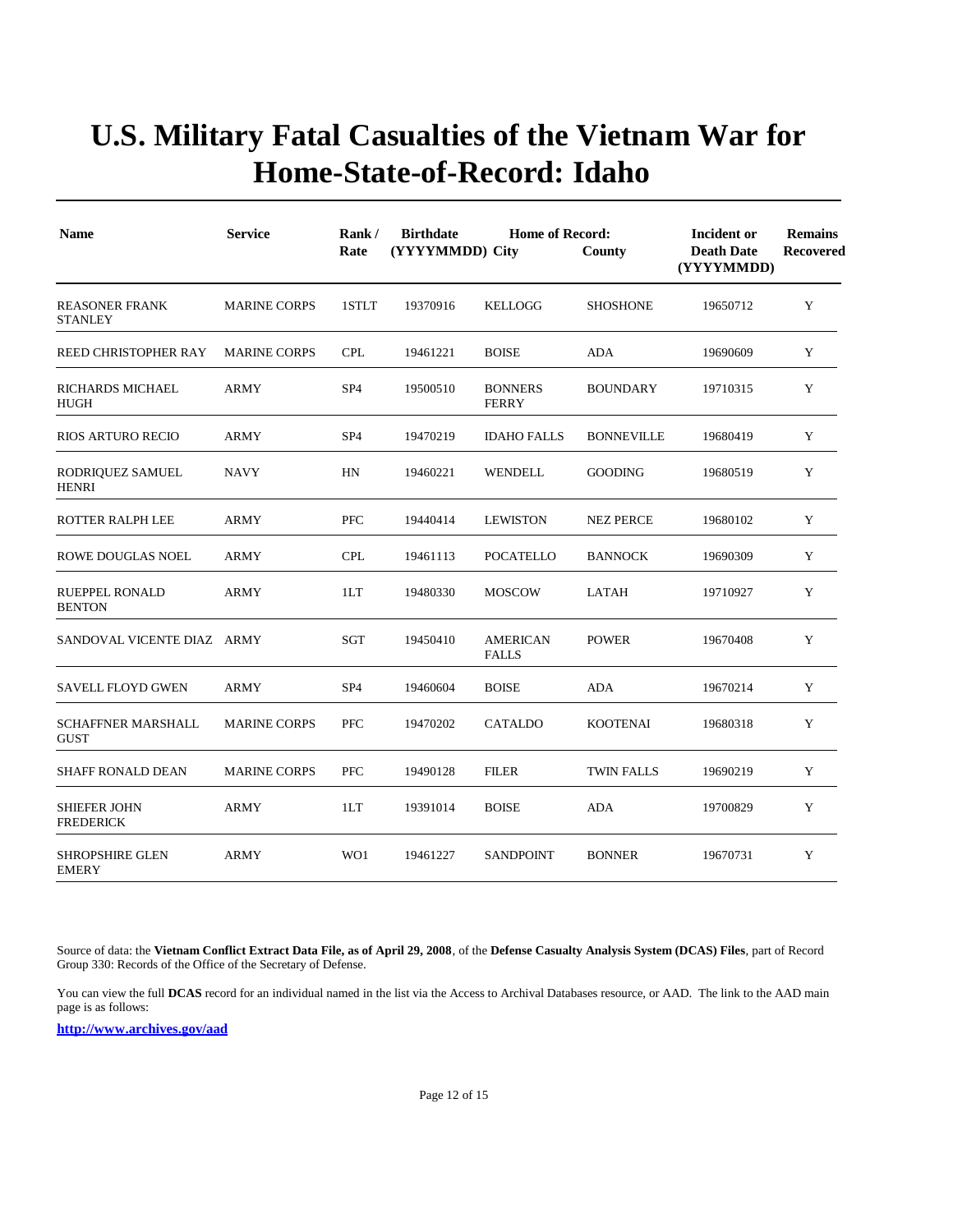| <b>Name</b>                              | <b>Service</b><br><b>MARINE CORPS</b> | Rank/<br>Rate   | <b>Birthdate</b><br><b>Home of Record:</b><br>(YYYYMMDD) City |                   | County            | Incident or<br><b>Death Date</b><br>(YYYYMMDD) | <b>Remains</b><br><b>Recovered</b> |
|------------------------------------------|---------------------------------------|-----------------|---------------------------------------------------------------|-------------------|-------------------|------------------------------------------------|------------------------------------|
| <b>SKIDMORE VERLE</b><br><b>JENNINGS</b> |                                       | <b>LCPL</b>     | 19470604                                                      | <b>TERRETON</b>   | <b>JEFFERSON</b>  | 19680510                                       | Y                                  |
| <b>SMALL KENNETH LLOYD</b>               | <b>MARINE CORPS</b>                   | <b>PFC</b>      | 19500224                                                      | <b>SALMON</b>     | LEMHI             | 19690607                                       | Y                                  |
| <b>SMART FRED STEVEN</b>                 | <b>MARINE CORPS</b>                   | <b>PFC</b>      | 19500427                                                      | <b>MERIDIAN</b>   | ADA               | 19700619                                       | Y                                  |
| <b>SMITH ARIEL JAMES</b>                 | <b>ARMY</b>                           | SP <sub>4</sub> | 19431219                                                      | <b>SHELLEY</b>    | <b>BINGHAM</b>    | 19691108                                       | Y                                  |
| <b>SMITH BILLY GENE</b>                  | <b>ARMY</b>                           | SP <sub>4</sub> | 19460609                                                      | <b>TWIN FALLS</b> | <b>TWIN FALLS</b> | 19671112                                       | Y                                  |
| <b>SMITH GARY CLARENCE</b>               | <b>ARMY</b>                           | SP <sub>4</sub> | 19431105                                                      | <b>PINGREE</b>    | <b>BINGHAM</b>    | 19681010                                       | Y                                  |
| <b>SMITH JAMES ANDERSEN</b>              | ARMY                                  | 1LT             | 19460501                                                      | <b>BLACKFOOT</b>  | <b>BINGHAM</b>    | 19680912                                       | Y                                  |
| SNYDER MICHAEL ALLAN                     | ARMY                                  | <b>PFC</b>      | 19421017                                                      | <b>LEWISTON</b>   | <b>NEZ PERCE</b>  | 19680406                                       | Y                                  |
| <b>SPARKS JON MICHAEL</b>                | <b>ARMY</b>                           | CW <sub>2</sub> | 19500224                                                      | <b>CAREY</b>      | <b>BLAINE</b>     | 19710319                                       | N                                  |
| STAPELMAN RONALD LEE                     | ARMY                                  | SP <sub>4</sub> | 19450316                                                      | PAUL              | <b>MINIDOKA</b>   | 19670610                                       | Y                                  |
| <b>STEELE GARY LYN</b>                   | <b>ARMY</b>                           | <b>CPT</b>      | 19380915                                                      | <b>BLISS</b>      | <b>GOODING</b>    | 19650419                                       | Y                                  |
| STODDARD CLARENCE W<br>JR                | <b>NAVY</b>                           | <b>CDR</b>      | 19270130                                                      | <b>ATLANTA</b>    | <b>ELMORE</b>     | 19660914                                       | N                                  |
| TACKE RAYMOND LEROY                      | <b>AIR FORCE</b>                      | MAJ             | 19280922                                                      | <b>COTTONWOOD</b> | <b>IDAHO</b>      | 19690308                                       | Y                                  |
| <b>TANNER DAVID</b><br><b>ARLINGTON</b>  | ARMY                                  | SGT             | 19480401                                                      | <b>BOISE</b>      | ADA               | 19671208                                       | Y                                  |
| <b>TEDROW DANIEL CLINE</b>               | <b>MARINE CORPS</b>                   | <b>CPL</b>      | 19480203                                                      | <b>MULLAN</b>     | <b>SHOSHONE</b>   | 19681127                                       | Y                                  |

Source of data: the **Vietnam Conflict Extract Data File, as of April 29, 2008**, of the **Defense Casualty Analysis System (DCAS) Files**, part of Record Group 330: Records of the Office of the Secretary of Defense.

You can view the full **DCAS** record for an individual named in the list via the Access to Archival Databases resource, or AAD. The link to the AAD main page is as follows: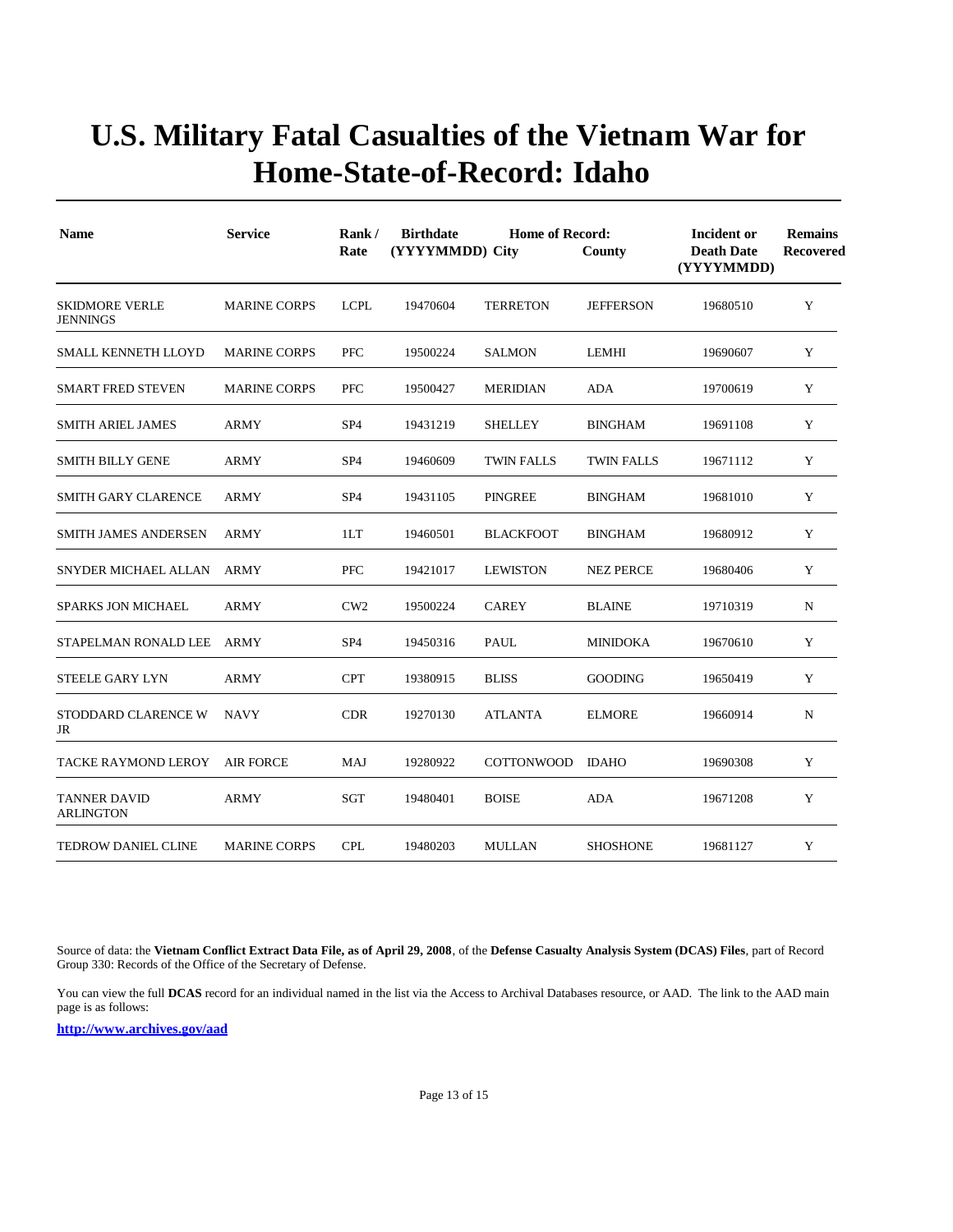| <b>Name</b>                               | <b>Service</b><br><b>ARMY</b> | Rank/<br>Rate   | <b>Birthdate</b><br>(YYYYMMDD) City | <b>Home of Record:</b>         | County            | Incident or<br><b>Death Date</b><br>(YYYYMMDD)<br>19681229 | <b>Remains</b><br><b>Recovered</b><br>Y |
|-------------------------------------------|-------------------------------|-----------------|-------------------------------------|--------------------------------|-------------------|------------------------------------------------------------|-----------------------------------------|
| TEWS HENRY JAMES<br>WILLIAM               |                               | CW2             | 19460411                            | <b>SHOSHONE</b>                | <b>LINCOLN</b>    |                                                            |                                         |
| <b>THOMAS TERENCE</b><br><b>PIERCE</b>    | <b>ARMY</b>                   | PFC             | 19460620                            | <b>HAMMETT</b>                 | <b>ELMORE</b>     | 19680311                                                   | Y                                       |
| THORNTON LARRY C                          | <b>AIR FORCE</b>              | <b>CMSGT</b>    | 19320303                            | <b>IDAHO FALLS</b>             | <b>BONNEVILLE</b> | 19651224                                                   | N                                       |
| TOOLEY JAMES EDWARD                       | <b>ARMY</b>                   | SP <sub>4</sub> | 19460915                            | PARMA                          | <b>CANYON</b>     | 19661219                                                   | Y                                       |
| <b>TURNER KENNETH</b><br><b>EUGENE</b>    | <b>ARMY</b>                   | 1LT             | 19410509                            | <b>BRUNEAU</b>                 | <b>OWYHEE</b>     | 19660424                                                   | Y                                       |
| TURNER RODNEY CARL                        | <b>ARMY</b>                   | SP <sub>4</sub> | 19480702                            | <b>BOISE</b>                   | ADA               | 19691108                                                   | Y                                       |
| <b>VERMEESCH WESLEY</b><br><b>WILLIAM</b> | <b>ARMY</b>                   | PFC             | 19470604                            | PIERCE                         | <b>CLEARWATER</b> | 19691030                                                   | Y                                       |
| <b>VOLK GEORGE FRANCIS</b>                | <b>ARMY</b>                   | <b>CPT</b>      | 19401229                            | <b>BOISE</b>                   | ADA               | 19670421                                                   | Y                                       |
| <b>WADE DOUGLAS JOHN</b>                  | <b>ARMY</b>                   | PFC             | 19470409                            | <b>IDAHO FALLS</b>             | <b>BONNEVILLE</b> | 19660219                                                   | Y                                       |
| <b>WALDRON HOWARD</b><br><b>BERT</b>      | <b>MARINE CORPS</b>           | <b>MSGT</b>     | 19260518                            | <b>COEUR</b><br><b>D'ALENE</b> | <b>KOOTENAI</b>   | 19680306                                                   | Y                                       |
| WALKER JAMES LLOYD                        | <b>ARMY</b>                   | PFC             | 19461118                            | <b>BLACKFOOT</b>               | <b>BINGHAM</b>    | 19661030                                                   | Y                                       |
| WARD JIMMY LEE                            | <b>MARINE CORPS</b>           | PFC             | 19470501                            | <b>NAMPA</b>                   | <b>CANYON</b>     | 19671130                                                   | Y                                       |
| WARD JOHNNY LEE                           | <b>ARMY</b>                   | <b>SGT</b>      | 19471128                            | CAMBRIDGE                      | WASHINGTON        | 19690911                                                   | Y                                       |
| <b>WASSERMAN MICHAEL</b><br><b>LEON</b>   | <b>MARINE CORPS</b>           | PFC             | 19480716                            | <b>BOISE</b>                   | <b>ADA</b>        | 19681012                                                   | Y                                       |
| <b>WATSON RUSSEL LEE</b>                  | <b>ARMY</b>                   | SSG             | 19420228                            | POST FALLS                     | <b>KOOTENAI</b>   | 19670206                                                   | Y                                       |

Source of data: the **Vietnam Conflict Extract Data File, as of April 29, 2008**, of the **Defense Casualty Analysis System (DCAS) Files**, part of Record Group 330: Records of the Office of the Secretary of Defense.

You can view the full **DCAS** record for an individual named in the list via the Access to Archival Databases resource, or AAD. The link to the AAD main page is as follows: